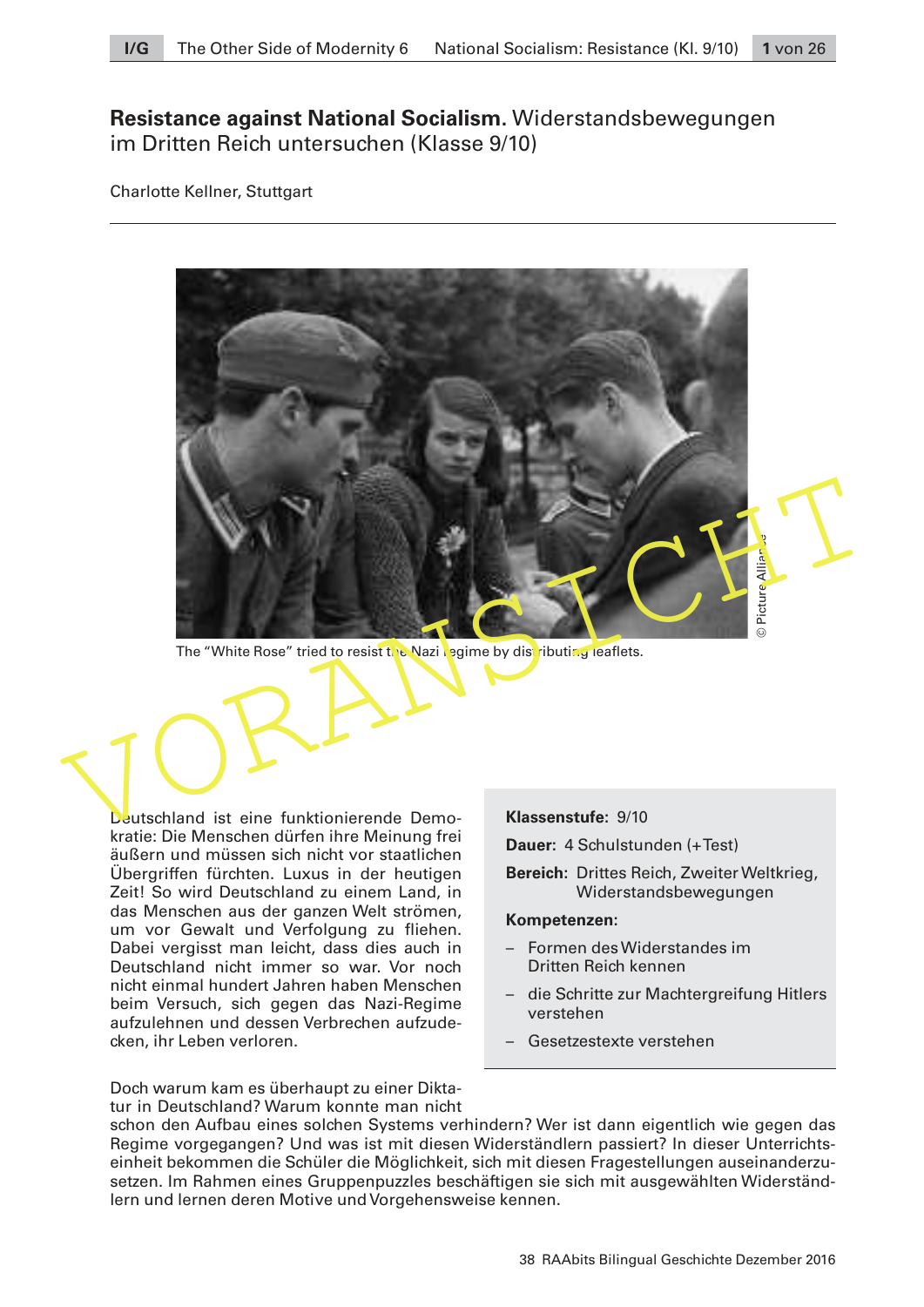**Ueberschär, Gerd (2006):** Für ein anderes Deutschland: Der deutsche Widerstand gegen den NS-Staat 1933–1945. Frankfurt: Fischer Taschenbuch.

Eine umfassende und facettenreiche Beschreibung des Widerstands gegen den Nationalsozialismus.

**Vinke, Hermann (2014):** Das kurze Leben der Sophie Scholl. Ravensburg: Ravensburger Buchverlag.

Hier wird das Leben der jungen Sophie Scholl anhand von Tagebucheinträgen, Fotos, Dokumenten, Zeugenberichte und Aussagen ihrer Schwester Inge sehr anschaulich und ergreifend dargestellt.

#### Internetseiten

http://www.zeitklicks.de/nationalsozialismus/zeitklicks/zeit/verfolgung/widerstand/wer-leistetwiderstand/

Auf dieser Homepage für Schüler findet man eine jugendgerechte Darstellung wesentlicher Informationen. Besonders ist hier die Möglichkeit der interaktiven Vernetzung der Themen.

education.cambridge.org/…/opposition\_and\_resistance\_in\_nazi\_…

## **Verlaufsübersicht zur Reihe**

# **Verlaufsübersicht zu den Stunden**

|                 | Auf der Internetseite der Universität Cambridge findet sich ein kostenloser, knapp 20-veitiver<br>Download zum Thema "Opposition and resistance in Nazi Germany", ein Auszug aus dem gleich-<br>namigen Werk des britischen Geschichtsprofessors Frank McDonough |
|-----------------|------------------------------------------------------------------------------------------------------------------------------------------------------------------------------------------------------------------------------------------------------------------|
|                 | Verlaufsübersicht zur Reihe                                                                                                                                                                                                                                      |
|                 | 1./2. Stunde: To what extent was resistance against the Nazi regime actually possible?                                                                                                                                                                           |
|                 | 3./4. Stunde: Who resisted the Nazi regime and in what ways and they do so?<br>Verlaufsübersicht zu den Stunden                                                                                                                                                  |
| <b>Naterial</b> | <b>1.2. Stunde:</b> To what extert was resistance against the Nazi regime actually possible?<br><b>Verlauf</b>                                                                                                                                                   |
| N11             |                                                                                                                                                                                                                                                                  |
|                 | Democracy vs. dictatorship / Aktivieren von Vorwissen und Motivation an-<br>hand zweier Bilder                                                                                                                                                                   |
| M <sub>2</sub>  | Heading towards a dictatorship – the Reichstag Fire Decree / Herausarbeiten<br>erster Maßnahmen der Nationalsozialisten zur Errichtung einer Diktatur an-<br>hand eines Auszugs aus dem Gesetz                                                                   |
| M 3-M 4         | Further steps on the way to a dictatorship / Herausarbeiten weiterer Maß-<br>nahmen der Nationalsozialisten zur Errichtung einer Diktatur in arbeitsteiliger<br>Partnerarbeit                                                                                    |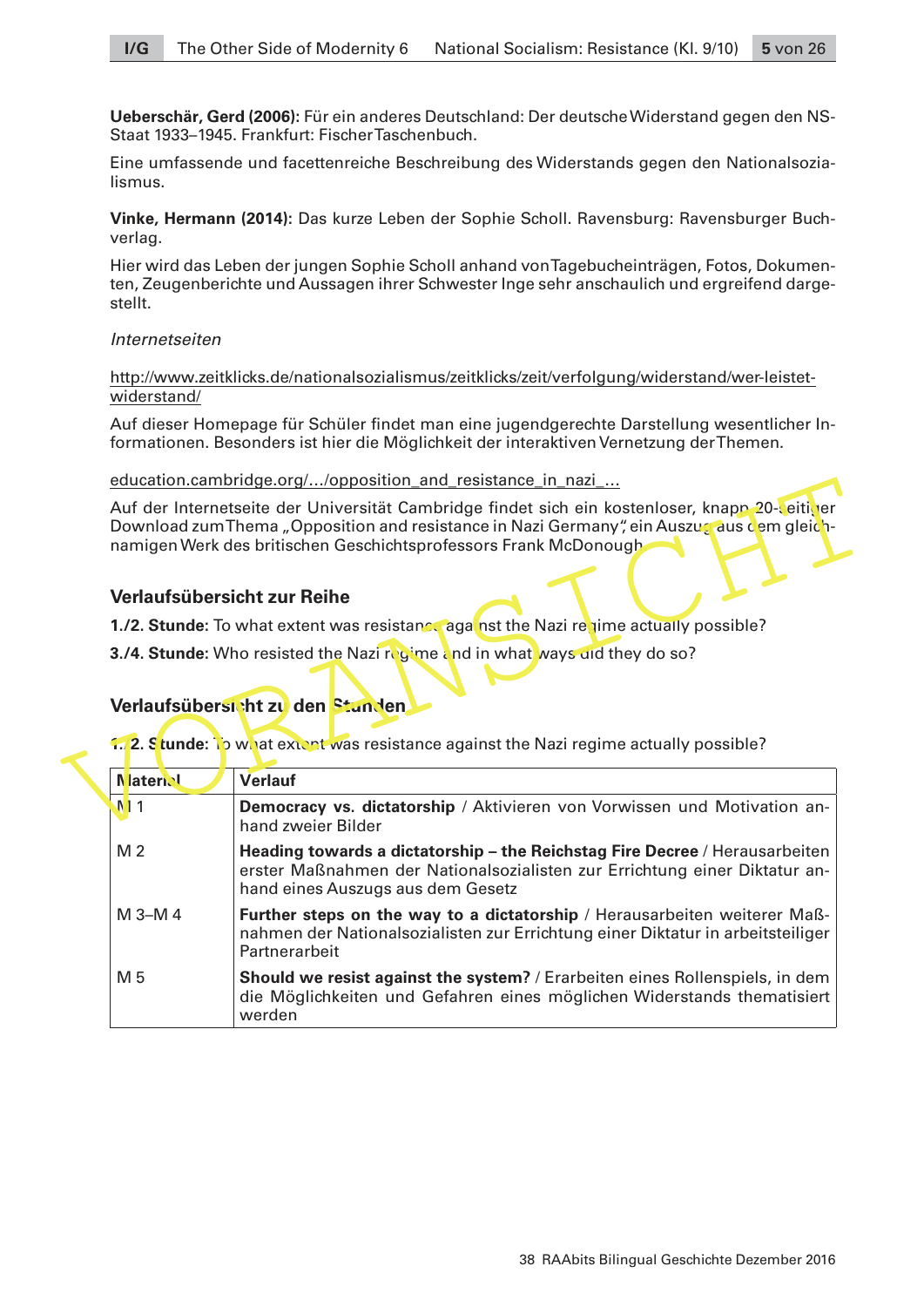| <b>Material</b> | <b>Verlauf</b>                                                                                                        |  |  |  |
|-----------------|-----------------------------------------------------------------------------------------------------------------------|--|--|--|
| M <sub>6</sub>  | Resistance against National Socialism / Erteilen der Arbeitsanweisung für das<br>folgende Gruppenpuzzle               |  |  |  |
| M 7-M 10        | Jigsaw / Herausarbeiten des Vorgehens und der Motive exemplarischer<br>Widerstandskämpfer in einem Gruppenpuzzle      |  |  |  |
| M 11            | Talking about resistance fighters / Sichern der Ergebnisse in den Stamm-<br>gruppen anhand eines Übersichtsblatts     |  |  |  |
| M 12            | A letter from a resistance fighter / Verfassen eines Abschiedsbriefs aus der<br>Sicht eines Mitglieds der Weißen Rose |  |  |  |

## **3./4. Stunde:** Who resisted the Nazi regime and in what ways did they do so?

## **Materialübersicht**

|                | 1./2. Stunde:     | To what extent was resistance against the Nazi regime actually possible? |
|----------------|-------------------|--------------------------------------------------------------------------|
| M 1            | (F <sub>O</sub> ) | Now and then – political systems in Germany                              |
| M 2            | (Tx)              | Heading towards a dictatorship - the Reichstag Fire Decree               |
| M <sub>3</sub> | (Tx)              | Further steps on the way to a dictatorship (Partner $\bigwedge$ )        |
| M 4            | (Tx)              | Further steps on the way to a dictatorship (Partner $\beta$ )            |
| M 5            | (Ab)              | Should Hans and Erna resist a jainst the Naz regime? $-A$ role play      |
|                | 3./4. Stunde:     | Who resisted the Nazi require and in what ways did they do so?           |
| M 6            | (Ab)              | Resistance move nem sagainst National Socialism - a group task           |
| M <sub>7</sub> | $(7 \times)$      | <b>Johannes Baptista Sproll - resistance of the church</b>               |
| M <sub>8</sub> | $(\mathbf{x})$    | <b>The Schlotterbeck Group - communist resistance</b>                    |
| N'9            | (Tx)              | The White Rose group – resistance of university students                 |
| M10            | (Tx)              | Graf von Stauffenberg - resistance from Hitler's former supporters       |
| M 11           | (Ab)              | Resistance fighters against National Socialism – an overview sheet       |
| M 12           | (Ab)              | A letter from a resistance fighter                                       |

## **Lernerfolgskontrolle**

M 13 (LEK) Test: Resistance against National Socialism

**Ab:** Arbeitsblatt – **Fo:** Folie – **LEK:** Lernerfolgskontrolle – **Tx:** Text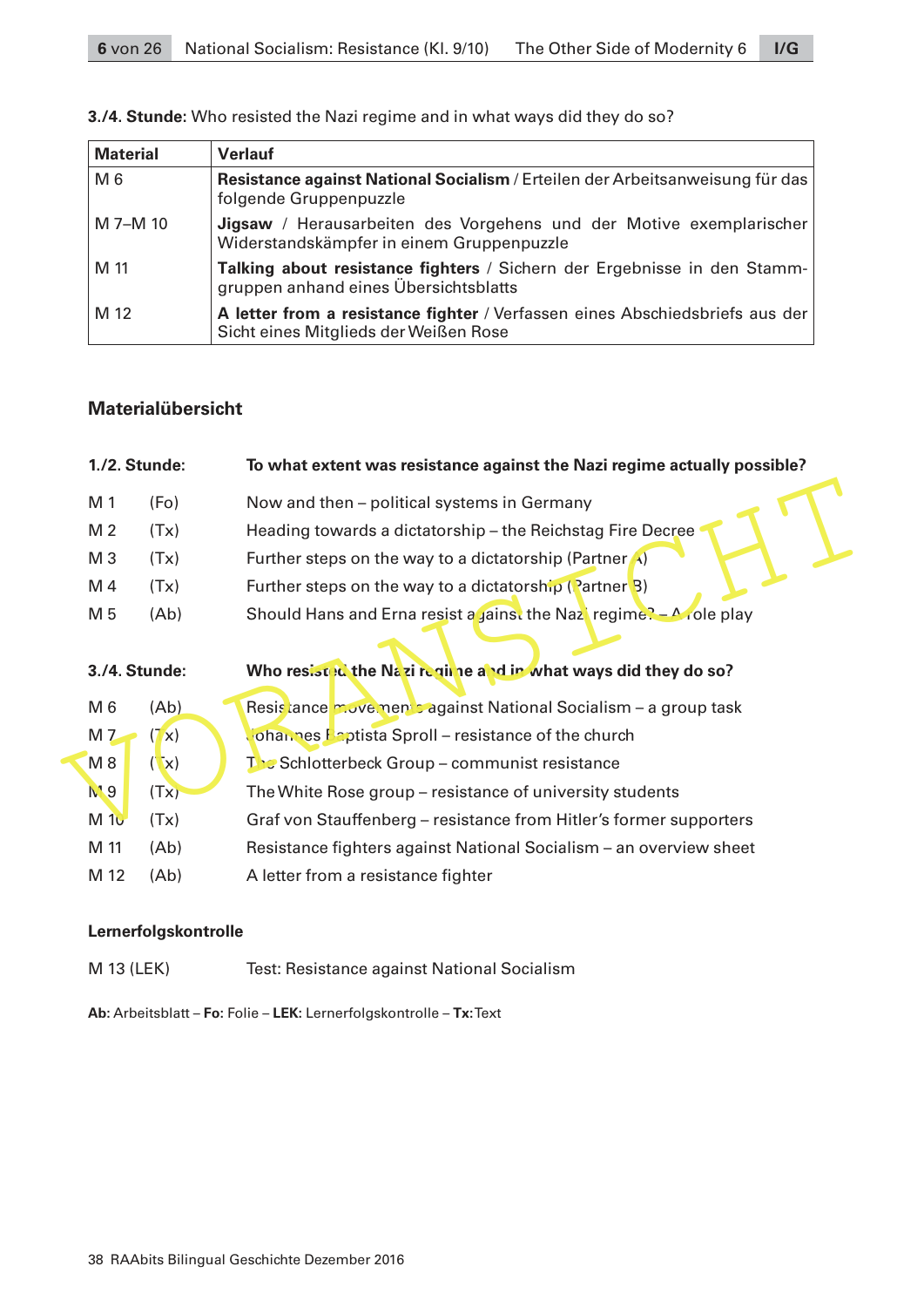# **M 1 Now and then – political systems in Germany**



Photos: 1. Adolf Hitler and the NS leadership saluting during a meeting of the Reichstag, Berlin (1941); 2. Speech of Angela Merkel during a meeting of the Bundestag, Berlin (March 2014)

## **Tasks**

- 1. Describe the two photos.
- 2. Name the main differences between the political systems shown.

© Fotos: 1. Bundesarchiv, Bild-Nr.: 183-B06275; 2. Marco Urban /Süddeutsche Zeitung Photo

Fotos: 1. Bundesarchiv, Bild-Nr.: 183-B06275; 2. Marco Urban /Süddeutsche Zeitung Photo

 $\odot$ 

**I/G**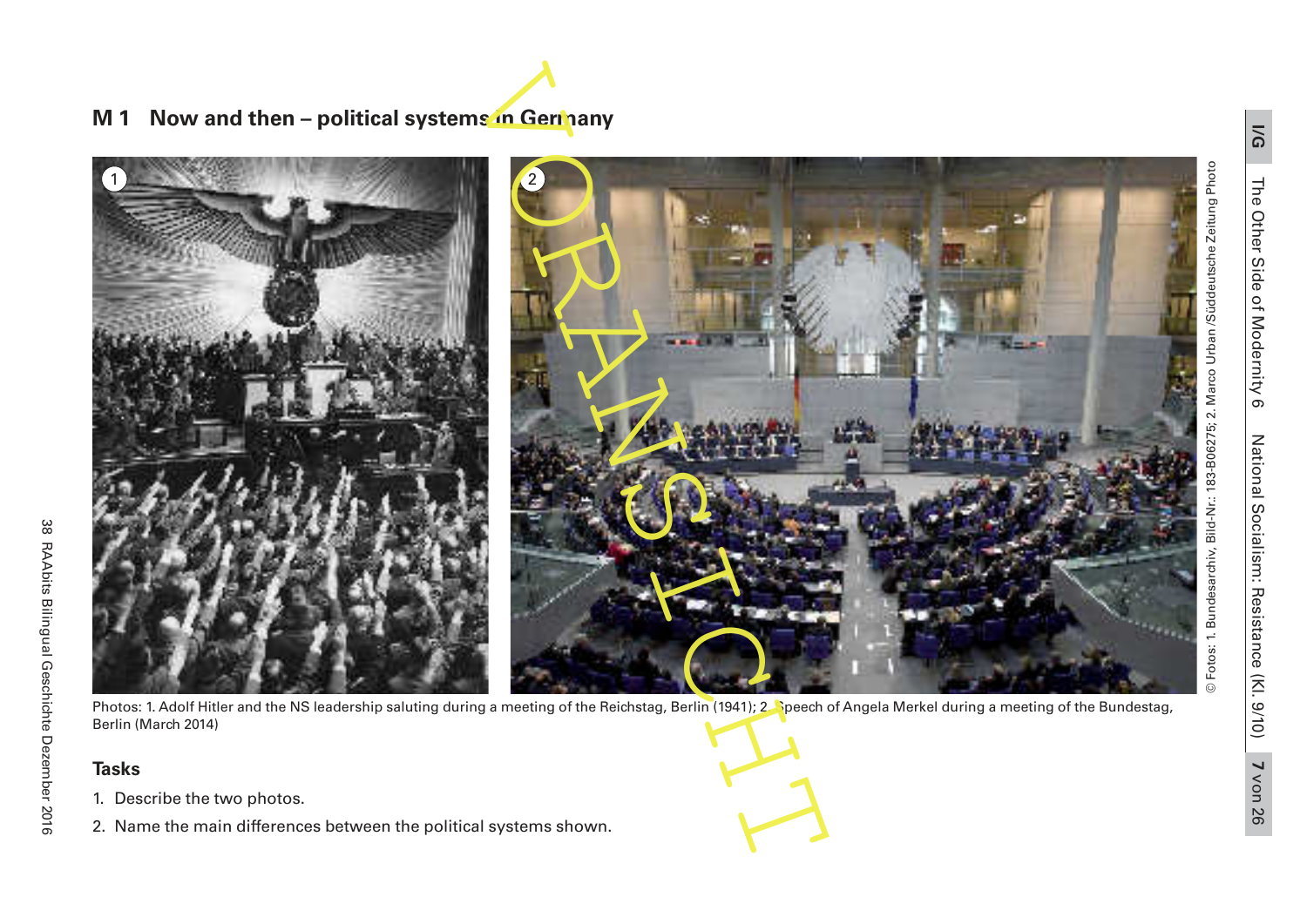# **M 3 Further steps on the way to a dictatorship**

Find out why it got more and more difficult to take actions against the National Socialist Party.

On 23 March 1933, Hitler presented a "Law to Remedy the Distress of the People and the Reich" to the parliament, the so-called "Enabling Act" (Ermächtigungsgesetz). Here is an excerpt:

## **Law to Remedy the Distress of the People and the Reich**

The Reichstag has enacted<sup>1</sup> the following law, which is hereby proclaimed with the assent of the Reichsrat, it having been established that the requirements for a constitutional amendment have been fulfilled:

Article 1. In addition to the procedure prescribed by the constitution, laws of the Reich may also be enacted by the government of the Reich. […]

Article 2. Laws enacted by the government of the Reich may deviate from the constitution as long as they do not affect the institutions of the Reichstag and the Reichsrat. The rights of the President remain unaffected.

Article 3. Laws enacted by the Reich government shall be issued by the Chancellor and announced in the Reich Gazette. They shall take effect on the day following the announcement. […]

Source: http://germanhistorydocs.ghi-dc.org/sub\_document.cfm?document\_id=1496

The Reich Gazette. They shall take effect on the day following the announcement. [...]<br>
Source: http://germanhistorydos.ghi-dc.org/sub\_document.cfm?document\_id=1496<br>
In order to come into effect, the "Enabling Act"<br>
requir In order to come into effect, the "Enabling Act" required a two-thirds majority in the Reichstag, meaning that two-thirds of its members had to vote in favour of it. Therefore, the National Socialists had started promoting the law days before the vote, using terror and threats. SA men arrested political opponents<sup>2</sup> arbitrarily<sup>3</sup>. On the day of the vote, the parliament building was surrounded by SA storm troopers. The threater ing posture<sup>4</sup> didn't miss its intended effect: Two-thirds of the members of the **Reichstag voted in favour of the law and it came into** 



**Partner A**

Original document where the Enabling Act was published, Germany (1933)

effect on 24 March 1933. Only the Social Democrats voted against the law. The Communists  $(K<sup>2</sup>D)$ , who were also expected to vote against it, couldn't attend the sitting because they had al eady been arrested under the Reichstag Fire Decree or were fleeing the Nazis.

## **Annotations**

1 **to enact sth.:** etw. erlassen, etw. beschließen – 2 **opponent:** der/die Gegner/-in – 3 **arbitrarily:** willkürlich – 4 **threatening posture:** die drohende Haltung, die Drohgebärde

## **Tasks**

Work on your own. Take notes on the following tasks:

- 1. Read the text and the source carefully.
	- a) Complete the sentence: The Enabling Act enabled …
	- b) Explain why two-thirds of the members of the Reichstag voted for this bill.
- 2. Explain the importance of this act with reference to the establishment of a dictatorship.



- Work with a partner. Take notes on your results.
- 3. Explain your acts to each other (task 1 and 2).
- 4. Evaluate the remaining legal possibilities of political opponents to prevent a dictatorship.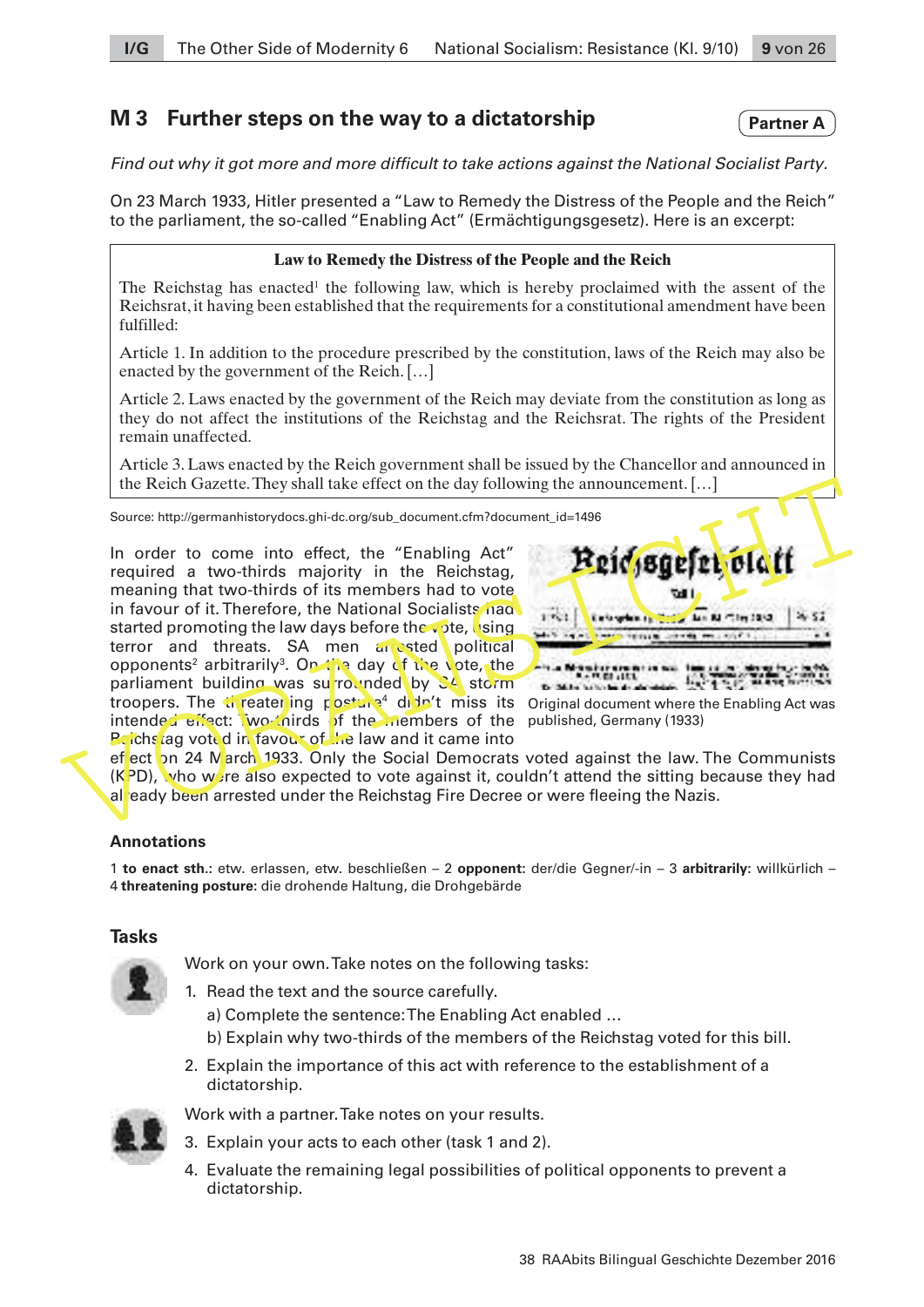# **M 5 Should Hans and Erna resist against the Nazi regime? – A role play**

This task sheet will help you to prepare a role play between two friends during the Nazi regime.

## **The situation**

Imagine you are Hans and his neighbour Erna, two citizens of the German Reich. You are very sceptical towards the Nazi party and have watched their seizure of power very carefully. You understand that you barely have any rights anymore. Now you ask yourself: **"Should you resist the Nazi regime or remain silent?"** While Hans wants to resist, Erna wants to remain silent because she fears the consequences.

| Together with your partner, decide who will get which role. Then each<br>of you prepares their role (Hans or Erna) by taking notes. |  |
|-------------------------------------------------------------------------------------------------------------------------------------|--|
| Include the following aspects:                                                                                                      |  |
| • The political situation: What is your opinion on the suspension of your it ndatnentatrights?                                      |  |
| • The dangers of an illegal resistance: What could happen to you ard your family?                                                   |  |
| Time: ___ minutes                                                                                                                   |  |
| Part II: Work with your part ler.                                                                                                   |  |
|                                                                                                                                     |  |
| Fractise the dialogue with your partner.                                                                                            |  |
| Time: ___ minutes                                                                                                                   |  |
| Part III: Present your role play.                                                                                                   |  |

**The State**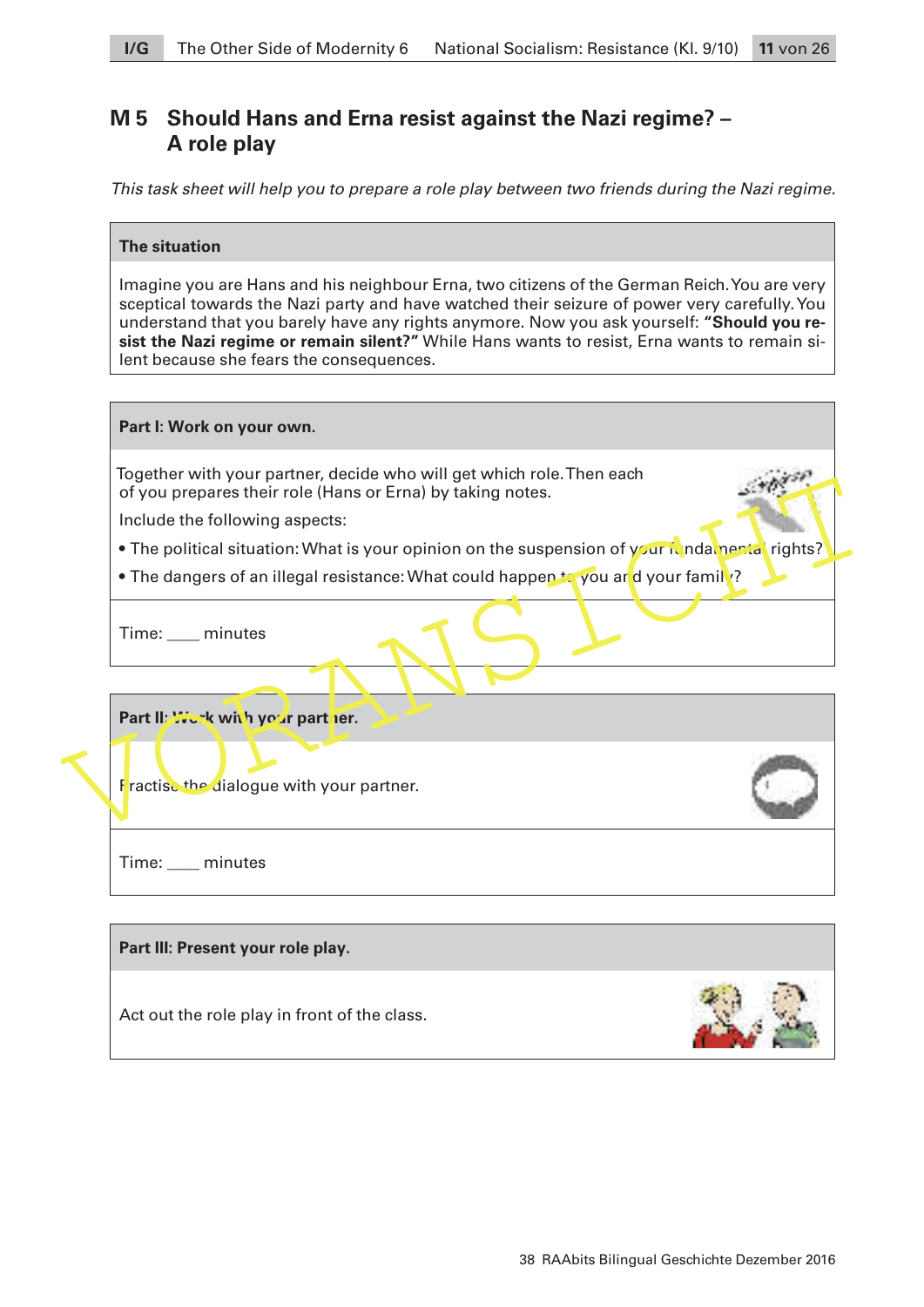# **M 8 The Schlotterbeck Group – communist resistance**

**Group B**

des Naziregimes

Foto: Charlotte Kellner

Here you can find out more about the Schlotterbeck Group from Stuttgart, who were communists and avowed<sup>1</sup> opponents of the Nazi regime.

"Das ist die Geschichte der Ausrottung meiner Familie. […] Weil sie den einfachsten Idealen der Menschlichkeit treu blieben! Weil die Söhne einer alten Mutter sich nicht dem Joch der Tyrannei beugten – musste die Mutter sterben! Weil die Söhne eines Vaters dem Geiste des Rechtes und der Freiheit, in dem sie erzogen wären, treu blieben – musste der alte Vater sterben. Weil wir es wagten, dem Verderben unseres Volkes zu trotzen – musste die Schwester sterben! Weil einige den Krallen der allmächtigen Gestapo entwischten – musste die ganze Schar der ihnen nahestehenden Menschen sterben! […]" Source: Friedrich Schlotterbeck: Wegen Vorbereitung zum Hochverrat hingerichtet (1947)



5

Friedrich Schlotterbeck (around 1930) 20

The Schlotterbeck Group from Stuttgart consisted of the Schlotterbeck family – father Gotthilf, mother Maria, daughter Gertrud, sons Hermann Quelle: Verein der Verfolgten and Friedrich – and their supporters Else Himmelheber, Friedrich's fiancée, Erich Heinser, Emil Gärttner, Sofie Klenk, Karl Stäbler and Theodor,  $\overline{5}$ Hermann and Emmi Seitz. All members of the group were active  $\frac{5}{5}$  communists, who supported the interests of the working class. Their  $\frac{5}{5}$  is contained that were early immediately after the Nazi party  $\frac{1}{5}$  communists, who supported the interests of the working class. Their communists, who supported the interests of the Working case. They were<br>complete the property, immediately after the Nazi party can be prover. They worked non-violently and secretly against the Nazi regime, for  $\frac{5}{2}$  e resistance started very early, immediately after the Nazi party can power. They worked non-violently and secretly against the Nazi regime, for example by distributing leaflets<sup>2</sup>, organising meetings and trying to convince their fellow citizens to resist. For their non-violent resistance and their opposing political attitude, the group n embers were persecuted<sup>3</sup> by the Nazi regime and suffered violent measure.

Here are two examples. Metalworker Gotthilf Schlotterbeck was arrested in 1933 and imprisoned in different concentration camps near Stuttgart

("Heuberg" and "Kuhberg") until 1936,  $v_h$  re here the because of the bad living conditions. After his release, he remained a prote this custody<sup>4</sup> pri<sub>s</sub>oner. Like his father, Friedrich Schlotterbeck was also arrested in 1933. First he was interrogated and tortured<sup>5</sup> by the Gestapo, then imprisoned in a 25 concentration camp in Colditz  $\iota$  ar Leipzig. Afterwards he was in prison for three years and, until 1943,

he spent six years in a different concentration camp in Welzheim near Stuttgart.

In May 1944, the family was betraved by Eugen Nesper, an acquaintance from their political work before 1933. Eugen worked as an informer for the Gestapo and was ordered to 30 L'd out more about the communist resistance. After he had

- admitted his betrayal<sup>6</sup> to the group, they separated and tried to flee to Switzerland. Friedrich was the only one who made it. The others were captured, arrested and imprisoned in the Gestapo headquarters in Stuttgart, where they were interrogated and tortured for months. They didn't reveal any 35
- details of their connections or underground activities.



Memorial plaque in Stuttgart

On 27 November 1944, Gotthilf, Maria, Gertrud, Else, Erich, Emil, Sofie, Emmi and Hermann (Seitz) were transported to

Dachau concentration camp. On 30 November, they were shot dead without trial<sup>7</sup>. After months of arrest, hunger and torture in a concentration camp, Hermann Schlotterbeck was shot in the forest near 40 Riedlingen on 19 April 1945. Theodor Seitz was beheaded in the prison of Halle on 6 February 1945. Friedrich was the only survivor. He came back to Stuttgart after the war and moved to the  $GDR<sup>8</sup>$ , where he was a member of the Socialist Unity Party (SED). He died in Berlin in 1979.

Text: Charlotte Kellner

#### **Annotations**

1 **avowed:** bekennend, erklärt – 2 **to distribute leaflets:** Flugblätter verteilen – 3 **to persecute so.:** jmdn. verfolgen – 4 **protective custody:** die Schutzhaft – 5 **to torture so.:** jmdn. foltern – 6 **betrayal:** der Verrat – 7 **trial:** der Prozess – 8 **GDR (German Democratic Republic):** die DDR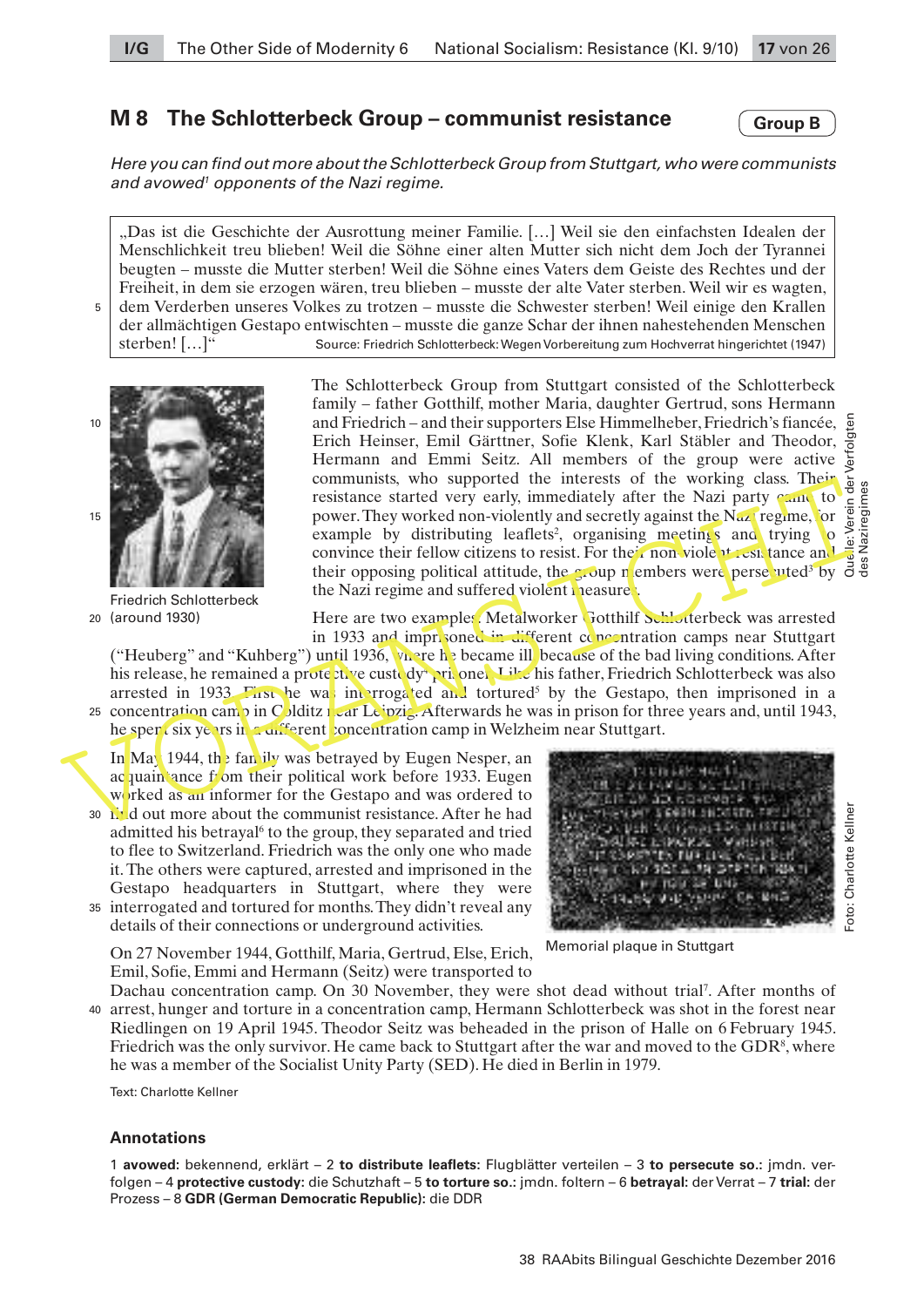# **M 9 The White Rose group – resistance of university students**

Here you can find out more about the White Rose resistance group of Munich, who were young university students and avowed opponents of the Nazi regime.

The White Rose was an intellectual resistance group, which acted non-violently. The group consisted of five students from the University of Munich, the siblings Hans and Sophie Scholl, Alexander Schmorell, Willi Graf and Christoph Probst as well as the professor of philosophy Kurt Huber.



Hans and Sophie Scholl, Christoph Probst (right), 1942

15

The group wrote six leaflets<sup>1</sup> in total, in which they denounced the Nazi regime's crimes, especially the mass murder of the Jews. They also called for active resistance and support in their fight for freedom of speech and religion as well as protection of the citizens from the criminal actions of the state. In their texts, they tried to appeal to academic people, who they thought could easily be convinced. Therefore they quoted, for example, from Aristotle and Goethe. In total, the members and their supporters distributed about 15,000  $\frac{a}{c}$ copies of the leaflets in Munich and, later on, in other cities, such as Hamburg and Freiburg. They left the leaflets, for example, in public phone booths, university corridors or mailed them to professors and students. © Picture Alliance

The group started their activities in Munich in June 1942, when Hans and Alexander came back from the front, where they had learned about the mass murder of the Jews. They wante it to take action and wrote the first four leaflets during the following weeks. In autumn 1942, Sophie, and shortly after, Willi,

Christoph and Kurt joined the group. 20

"Ist es nicht so, daß sich jeder ehrliche Deutsche heute seine Regierung schämt, und wer von uns ahnt das Ausmaß der Schmach, die über uns und unsere Kinder kommen wird, wenn einst […] die grauenvollsten  $[\ldots]$  Verbrechen ans Tageslicht treten? (1. Flugblatt der Weißen Rose)

Hans and Sophie Scholl, Christoph<br>
The cross of the called secure the star windine and Freiburg. They left the leaflets for<br>
The group started their activities in Munich than to professors and students.<br>
The group started [S]eit der Froberung Polens [sind] dreihunderttausend Juden [...] auf bestialischste Art ermordet worden [...]. Und wieder schläft das deutsche Volk in seinem stumpfen, blöden Schlaf weiter und gibt dies en faschistischen Verbrechern Mut und Gelegenheit, weiterzutöten –, und diese tun es. [Ein] jeder ist schuldig, schuldig, schuldig.  $(2.$  Flugblatt) 25

Ist Euer Geist schon so sehr der Vergewaltigung unterlegen, daß Ihr vergeßt, daß es nicht nur Euer Recht, sondern Eure sittliche Pflicht ist, dieses System zu beseitigen? (3. Flugblatt)"

Source: http://www.bpb.de/geschichte/nationalsozialismus/weisse-rose/61008/die-flugblaetter-im-wortlaut

- 30 In January 1943, the fifth leaflet was printed and distributed. When the defeat<sup>2</sup> of the German troops at Stalingrad became official, they sent out their sixth leaflet. It was smuggled to the [UK](https://en.wikipedia.org/wiki/United_Kingdom). In July 1943, Allied planes dropped millions of copies of it over Germany. In February 1943, Schmorell, Scholl, and Graf had an anonymous graffiti campaign and wrote phrases like "Down with Hitler" and "Freedom" on the walls of the university and other buildings in Munich.
- On 18 February 1943, the Scholls threw leaflets down into the empty corridors of the university so that 35 the students could find them after their lectures. The maintenance man saw this and betrayed<sup>3</sup> the siblings. Hans and Sophie were taken into Gestapo custody. To protect the other members of the group, Hans and Sophie confessed<sup>4</sup>.

On 22 February 1943, the Scholls and Probst stood trial<sup>5</sup>, they were found guilty of treason and sentenced to death. They were executed the same day at Stadelheim Prison in Munich. In a second trial, which took place on 19 April 1943, Graf, Huber and Schmorell were sentenced to death. Schmorell and Huber were executed<sup>6</sup> on 13 July 1943 and Graf on 12 October 1943. 40

Text: Charlotte Kellner

#### **Annotations**

1 **leaflet:** das Flugblatt – 2 **defeat:** die Niederlage – 3 **to betray so.:** jmdn. verraten – 4 **to confess:** gestehen – 5 **trial:** der Prozess – 6 **to execute so.:** jmdn. hinrichten

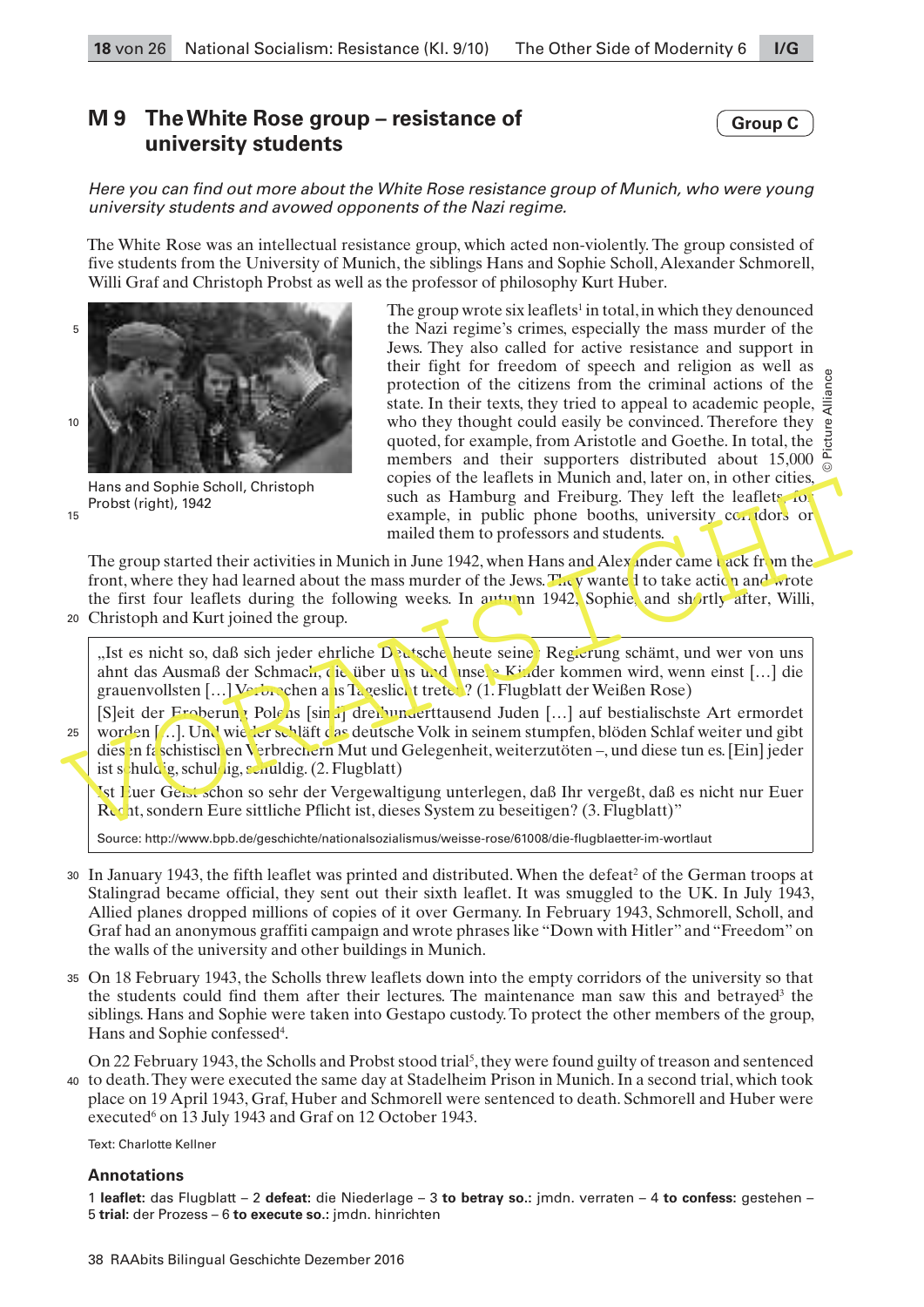## **M 10 Graf von Stauffenberg – resistance from Hitler's former supporters**

#### **Group D**

Here you can find out more about the key player in the assassination attempt<sup>1</sup> against Hitler on July 1944.



Colonel Claus Schenk Graf von Stauffenberg (1944)

Claus Schenk Graf von Stauffenberg was an officer in the German *Wehrmacht*. He was born in Jettingen in Bavaria on 15 November 1907 and grew up with his two brothers in Stuttgart. Stauffenberg started his military service in 1926 just after finishing his *Abitur*. He became a commissioned officer and was promoted to second lieutenant in Bamberg in 1930. In 1933 he married Nina Freiin von Lerchenfeld and they had two daughters and three sons.

From 1938 onwards, Stauffenberg took part in various military operations. At  $\bar{\bar{z}}$ first he was a supporter of Adolf Hitler and since 1943 had even belonged to the staff of his closest officers. Over time, however, he became disillusioned with Hitler. In 1942 he joined the resistance movement within the armed  $\overline{\odot}$ forces. In a military operation in Africa on 7 April 1943 Stauffenberg was seriously injured, losing his left eye, his right hand and two fingers of his left hand. © Picture Alliance

- Gradientery<br>
(1944)<br>
In Germany he worked to organise an assassination attempt on Hitler. He are his complices<br>
called it "Operation Valkyrie". They wanted to kill Hitler by planting a bomb a ar h m. The operation<br>
aimed t 15 Back in Germany he worked to organise an assassination attempt on Hitler. He and his complices called it "Operation Valkyrie". They wanted to kill Hitler by planting a bomb near him. The operation aimed to prevent a world war with many losses<sup>2</sup> and what they anticipate  $\mathbf{I}^3$  would end up as a defect. Through Operation Valkyrie they wanted to overthrow<sup>5</sup> the Nazi Party. The conspirators<sup>6</sup> hoped to frame soldiers of the *Waffen-SS* as responsible for the assassination, have them arrested and nave National
	- 20 Socialists replaced in key positions. Because Hitler was protected by bodyguards, it was difficult to get close enough to make an attempt on his life. Colonel Stauffenberg, however, had access to Hitler's meetings.

"Es ist Zeit, daß jetzt et was ge an wird. Derjenige allerdings, der etwas zu tun wagt, muß sich bewußt sein, daß er wohl als Verräter in die deutsche Geschichte eingehen wird. Unterläßt er jedoch die Tat, dann wäre er ein Verräter vor seinem eigenen Gewissen." Stauffenberg in a conversation (July 1944)

25

Spurce: Kramarz, Joach m (1965): Claus Graf Stauffenberg. 15. November 1907–20. Juli 1944. Das Leben eines Offiziers. Frankfurt a. M.: Hoyne.

On 21 July 1944 Stauffenberg left a bomb in a suitcase close to Hitler in a meeting in his headquarters ("Wolfsschanze") in Eastern Prussia. The bomb exploded, killing and injuring many people in the room. Hitler,

however, was only slightly injured. 30

Stauffenberg was quickly arrested and was executed<sup>7</sup> on either 20 or 21 July 1944 in Berlin.

Text: Manuel Köhler, Gus Simons



Hitler's headquarters "Wolfsschanze" after the detonation of the bomb, Eastern Prussia (20 July 1944)

#### **Annotations**

1 **assasination attempt:** das Attentat – 2 **loss:** der Verlust (an Soldaten und Zivilisten) – 3 **to anticipate sth.:** etw. erwarten, etw. voraussehen – 4 **defeat:** die Niederlage – 5 **to overthrow sth.:** etw. stürzen, etw. zu Fall bringen – 6 **conspirator:** der/die Verschwörer/-in – 7 **to execute so:** jmdn. hinrichten